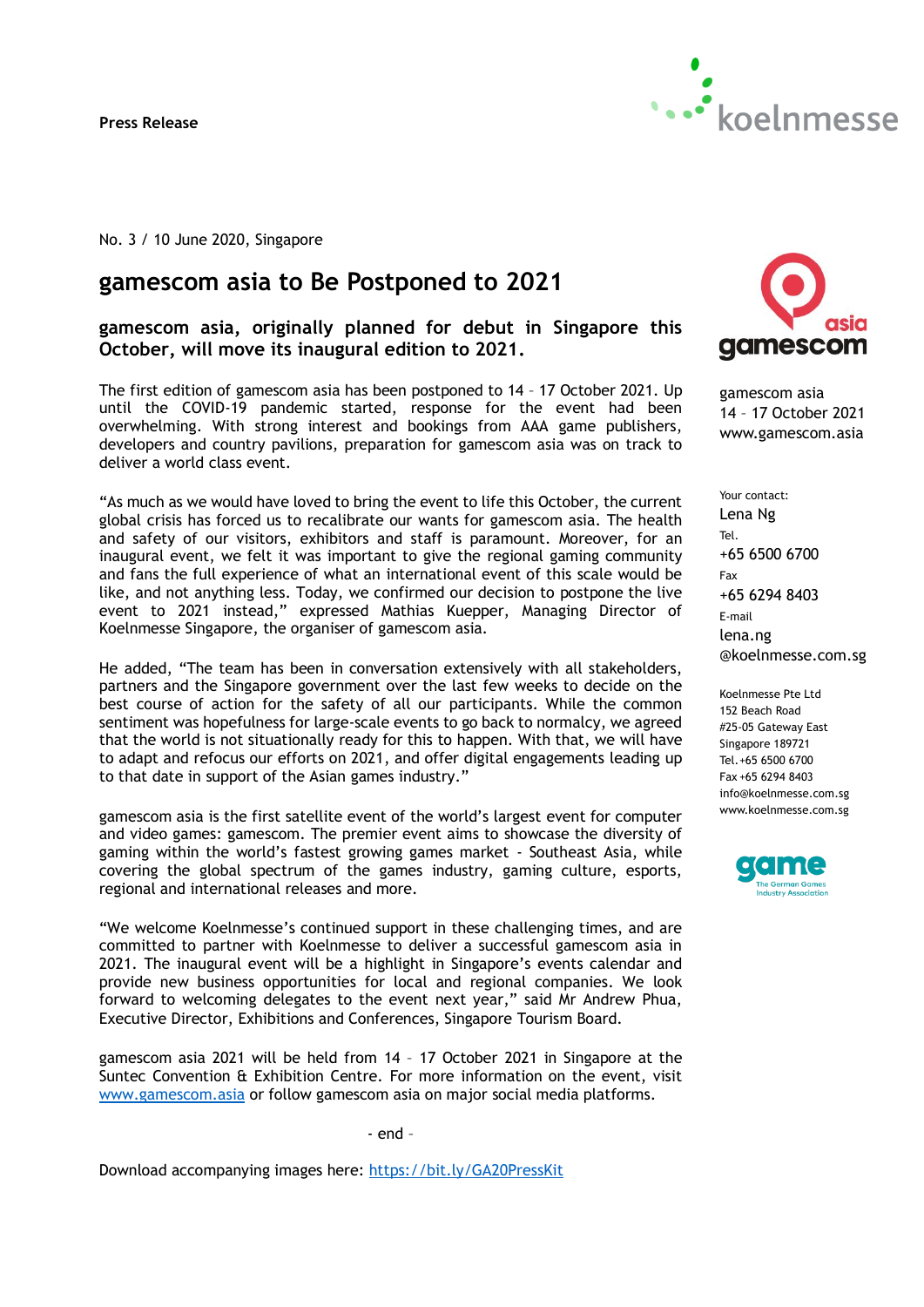

## **About gamescom asia** 2/3

gamescom asia aims to serve as the premier platform for Asian game developers to explore partnerships globally, and act as a hub for international publishers who are looking for the next big thing in games. New releases and gaming related offerings will also be showcased. With the business area, the entertainment area and the industry gaming conference, gamescom asia covers the entire diversity of the games culture. gamescom asia is organised by Koelnmesse Singapore and supported by game - the German Games Industry Association.

#### **About gamescom**

gamescom is the world's largest event for computer and video games and Europe's largest business platform for the games industry. Due to the global COVID-19 pandemic, gamescom 2020 will be held exclusively in digital format from Thursday, August 27, 2020 to Sunday, August 30, 2020. On-site events in Cologne will not take place this year given the current situation. gamescom is jointly organised by Koelnmesse and game - the German Games Industry Association.

#### **Koelnmesse – Global Competence in Digital Media, Entertainment and Mobility:**

Koelnmesse is an international leader in organising trade fairs in the Digital Media, Entertainment and Mobility segments. Trade fairs like photokina, DMEXCO, gamescom, gamescom asia, INTERMOT and THE TIRE COLOGNE are established as leading international trade fairs. Koelnmesse not only organises trade fairs in these areas in Cologne, but also in other growth markets like, for example, China, Singapore and Thailand, which have different areas of focus and content. These global activities offer customers of Koelnmesse tailor-made events in different markets, which guarantee sustainable and international business.

### **The next events:**

gamescom, Cologne, Germany, 27.-30.08.2020 DMEXCO, Cologne, Germany, 23.-24.09.2020 photokina, Cologne, Germany, 18.-21.05.2022

If you have published this document, please send us a link to the article.

**gamescom asia on Facebook:** <https://www.facebook.com/asia.gamescom>

**gamescom asia on Twitter:** [www.twitter.com/gamescomasia](http://www.twitter.com/gamescomasia)

**gamescom asia on LinkedIn:** <https://www.linkedin.com/showcase/gamescom-asia>

**gamescom asia on Instagram:** <https://www.instagram.com/gamescomasia>

**Subscribe to mailing list:**

<https://gamescom.asia/about/gamescom-asia/subscribe>

Page